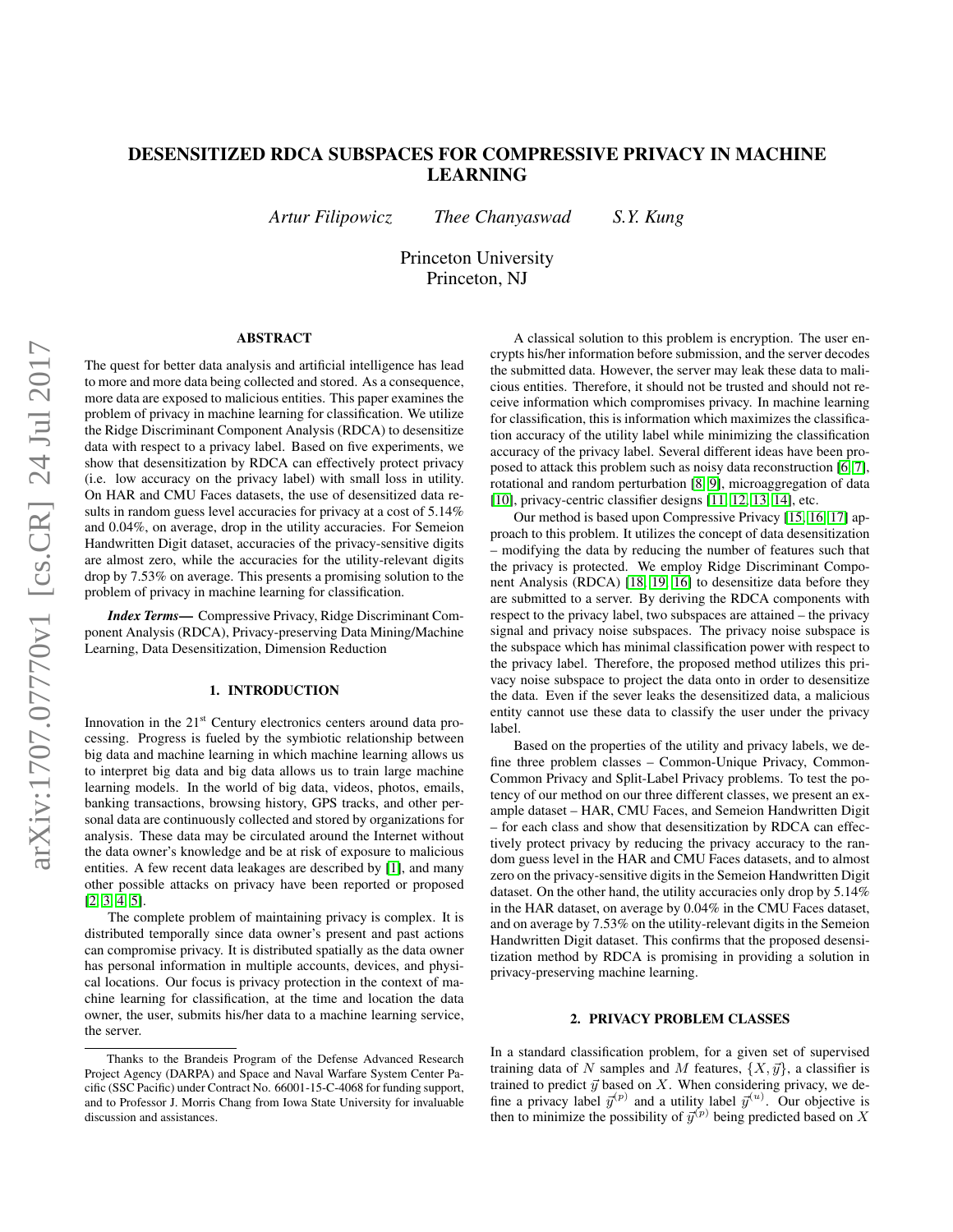

<span id="page-1-0"></span>Fig. 1. Illustration for the RDCA signal and noise subspaces with  $M = 2$  and  $L = 2$ . In the signal subspace (left), the distance between class centroids is high, where as in the noise subspace (right), the distance between class centroids is low relative to the distances among all of the samples.

while maximizing our classifier's ability to predict  $\vec{y}^{(u)}$ . Based on this approach, we define three classes of problems.

To define these problem classes, we first introduce the ideas of a common and unique label. A unique label has a different class for each user, for example social security number. A common label has classes which are shared by multiple users, eye color being an example.

The three problems we define are Common-Unique Privacy, Common-Common Privacy, and Split-Label Privacy.

- In Common-Unique Privacy problem,  $\vec{y}^{(u)}$  or  $\vec{y}^{(p)}$  is a common label while the other label is unique. An application example we explore is human activity recognition. In this example, the unique label is the identity of the user submitting activity data, while the common label is the type of activity (walking, running, etc.) performed by the user.
- In Common-Common Privacy problem, both  $\vec{y}^{(u)}$  and  $\vec{y}^{(p)}$ are common labels. An example we examine is facial feature recognition. Specifically, for each image, there are two common labels indicating if the user is wearing sunglasses and his pose.
- Lastly, in Split-Label Privacy problem,  $\vec{y}^{(u)}$  and  $\vec{y}^{(p)}$  are derived from a single label  $\vec{y}$  where some classes are grouped. Our example is Optical Character Recognition where we wish to recognize digits 0 to 4 while protecting digits 5 to 9 from being recognized. The digits may be responses on a survey about marriage where 0 to 4 represents single-nevermarried, single-divorced, single-widowed etc. and digits 5 to 9 represent married-male-female, married-male-male, etc. In this case, the response between 5-9 may leak private information about sexual orientation, and therefore should not be uniquely identifiable, unlike the utility digits 0-4, of which unique identifiability may be useful for marketing purposes.

### 3. DESENSITIZATION BY RDCA SUBSPACE PROJECTION

## 3.1. Ridge Discriminant Component Analysis (RDCA)

Ridge Discriminant Component Analysis (RDCA) [\[18,](#page-4-15) [19,](#page-4-16) [16\]](#page-4-13) aims at finding the subspace that maximizes the discriminant distance among the classes. Given an L-class classification problem, RDCA is able to provide the  $(L - 1)$ -dimensional subspace where all discriminant power lies, and the remaining subspace where no discriminant power remains. Conceptually, RDCA aims at maximizing the



<span id="page-1-1"></span>Fig. 2. Illustration of the data subspace desensitization process. First, the signal and noise subspaces spanned by the RDCA components are derived from the data and the privacy label (top). Then, the data are projected onto the privacy noise subspace to obtain the desensitized data (bottom).

ratio between between-class scattering (signal) and total scattering (total power). Hence, the noise subspace from RDCA corresponds to the subspace where the distance scattering among samples is comparable to the distance scattering among centroids of the classes. This phenomenon is illustrated in Figure [1.](#page-1-0) For the mathematical discussion and derivation of RDCA, we refer the readers to [\[18,](#page-4-15) [19,](#page-4-16) [16\]](#page-4-13).

The essential property that is relevant to this proposed work is the fact that RDCA has the capability to provide the signal and noise subspaces with respect to a label. Given the discriminant components derived from RDCA,  $\{\vec{w}_1, \vec{w}_2, \ldots, \vec{w}_{L-1}, \vec{w}_L, \ldots, \vec{w}_M; \vec{w}_i \in$  $\mathbb{R}^{M}$ }, as ordered by the decreasing discriminant power, the signal and noise subspaces are therefore defined as  $span({\{\vec{w}_1,\vec{w}_2,\ldots,\vec{w}_{L-1}\}})$ , and  $span({\{\vec{w}_L, \vec{w}_{L+1}, \dots, \vec{w}_M\}})$ , respectively.

### 3.2. Desensitized Subspace and Desensitized Data

As RDCA can separate the signal and noise subspaces with respect to a label, it lends itself nicely to the application of data desensitization. By using the privacy label  $\vec{y}^{(p)}$  to train RDCA, the privacy signal subspace,  $S_S^{(p)} = span(\{\vec{w}_1^{(p)}, \vec{w}_2^{(p)}, \dots, \vec{w}_{L-1}^{(p)}\})$ , and the privacy noise subspace,  $S_N^{(p)} = span(\{\vec{w}_L^{(p)}, \vec{w}_{L+1}^{(p)}, \dots, \vec{w}_M^{(p)}\})$ , can be derived. Thus, by using only the privacy noise subspace for the submitted data, the discriminant power of the privacy classes can be minimized. Appropriately, the privacy noise subspace is called the *desensitized subspace,* and the data projected onto this subspace are referred to as the *desensitized data*. The procedure for producing the desensitized data is summarized in Figure [2.](#page-1-1)

#### 4. EXPERIMENTS

To provide real world examples of the three privacy problem classes and show that RDCA can be used to protect privacy, we conducted experiments on the Human Activity Recognition Using Smartphones, CMU Faces, and Semeion Handwritten Digit datasets. For all experiments, SVM is used as the classifier for both utility and privacy, and in the training phase, cross-validation is used to tune the parameters.

#### 4.1. HAR

Human Activity Recognition Using Smartphones (HAR) dataset [\[20\]](#page-4-17) aims at using mobile sensor signals (accelerometer and gyroscope) to predict activity being performed. The feature size of the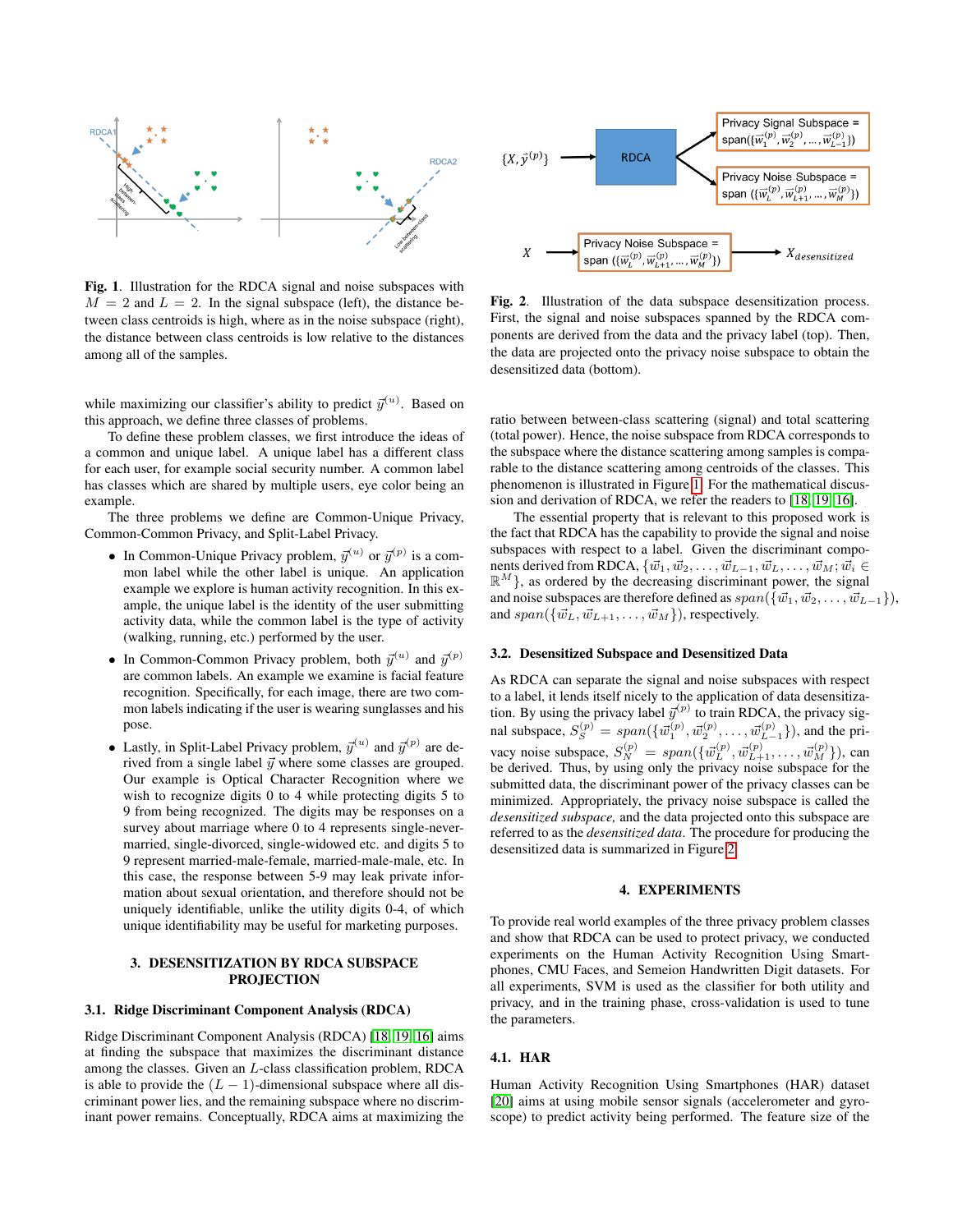| Label.                                       | Random<br>Guess | <b>Before</b> | After<br>Desensitization Desensitization |
|----------------------------------------------|-----------------|---------------|------------------------------------------|
| Activity<br>(Utility)                        | 16.67%          | 97.62%        | 92.48%                                   |
| Person<br><b>Identification</b><br>(Privacy) | 5.26%           | 69.67%        | $7.02\%$                                 |

<span id="page-2-0"></span>Table 1. Results from the HAR dataset.

dataset is 561. The data are collected from 19 individuals performing six activities. The dataset consists of 5379 samples for training and 798 samples left out for testing. The activity is defined to be the utility,  $\vec{y}^{(u)}$ , whereas the person identification is defined to be the privacy,  $\vec{y}^{(p)}$ .

# 4.2. CMU Faces

CMU Faces dataset contains 640 grayscale images of 20 individuals [\[21\]](#page-4-18). For each individual there is an image for every combination of pose (straight, left, right, up), expression (neutral, happy, sad, angry), and sunglasses (present or not). Images of size 32 by 30 pixels are used. Two experiments are performed:

- In the first experiment, the utility,  $\vec{y}^{(u)}$ , is defined to be the pose and the privacy,  $\vec{y}^{(p)}$ , is the sunglasses indicator.
- In the second experiment, the utility,  $\vec{y}^{(u)}$ , is defined to be the sunglasses indicator and the privacy,  $\vec{y}^{(p)}$ , is the pose.

## 4.3. Semeion Handwritten Digit

The Semeion Handwritten Digit dataset contains 1593 handwritten digits from around 80 individuals. Every individual wrote each digit from 0 to 9 twice. The samples were scanned to a 16x16 pixel grayscale image. Each pixel was then thresholded to a Boolean value [\[22\]](#page-4-19). For experiments on this dataset,  $\vec{y}^{(u)}$  and  $\vec{y}^{(p)}$  are construct by grouping digits in the following ways:

- In the first experiment, the objective is to recognize digits 0 to 4 and protect digits 5 to 9. Utility,  $\vec{y}^{(u)}$ , is equal to 0 to 4 if the image is of such digit and it is equal to 5 if the image is of 5, 6, 7, 8 or 9. Similarly, privacy label,  $\vec{y}^{(p)}$ , is equal to 5 to 9 if the image is of such digit and it is equal to 0 otherwise.
- For the second experiment, the values of the  $\vec{y}^{(u)}$  and  $\vec{y}^{(p)}$  are swapped.

## 5. RESULTS

For all results, three accuracies are reported for comparison. The random guess is the accuracy when no training is performed and the prediction, hence, is made based on the frequency of the class in the dataset. The accuracy before desensitization is resulted from the prediction using full dimension of RDCA for the corresponding label, along with the classifier. Finally, the accuracy after desensitization is resulted from using the classifier on the desensitized data.

Table [1](#page-2-0) reports the classification results on the HAR dataset. Table [2](#page-2-1) reports the results from both experiments on the CMU Faces dataset. Finally, Table [3](#page-2-2) and Table [4](#page-3-2) report the results from the two experiments on the Semeion Handwritten Digit dataset.

| <b>Experiment I</b>  |                 |               |                                          |  |  |
|----------------------|-----------------|---------------|------------------------------------------|--|--|
| Label                | Random<br>Guess | <b>Before</b> | After<br>Desensitization Desensitization |  |  |
| Pose<br>(Utility)    | 25.00%          | 83.30%        | 83.25%                                   |  |  |
| Glasses<br>(Privacy) | 50.00%          | 86.00%        | 50.47%                                   |  |  |
| <b>Experiment II</b> |                 |               |                                          |  |  |
| Label                | Random<br>Guess | <b>Before</b> | After<br>Desensitization Desensitization |  |  |
| Glasses<br>(Utility) | 50.00%          | 86.00%        | 85.97%                                   |  |  |
| Pose<br>(Privacy)    | 25.00%          | 83.30%        | 25.00%                                   |  |  |

<span id="page-2-1"></span>Table 2. Results from the two experiments on the CMU Faces dataset.

| <b>Experiment I</b> |              |                 |                 |  |  |  |
|---------------------|--------------|-----------------|-----------------|--|--|--|
|                     | Utility: 0-4 |                 |                 |  |  |  |
| Digit               | Random       | <b>Before</b>   | After           |  |  |  |
|                     | Guess        | Desensitization | Desensitization |  |  |  |
| $\overline{0}$      | 10.0%        | 95.61%          | 92.86%          |  |  |  |
| 1                   | 10.0%        | 84.10%          | 73.71%          |  |  |  |
| $\overline{2}$      | $10.0\%$     | 86.30%          | 80.80%          |  |  |  |
| 3                   | $10.0\%$     | 76.70%          | 72.50%          |  |  |  |
| $\overline{4}$      | $10.0\%$     | 83.14%          | 75.33%          |  |  |  |
| The Rest            | 50.0%        | 94.67%          | 92.46%          |  |  |  |
|                     |              | Privacy: 5-9    |                 |  |  |  |
| Digit               | Random       | <b>Before</b>   | After           |  |  |  |
|                     | Guess        | Desensitization | Desensitization |  |  |  |
| 5                   | 10.0%        | 90.16%          | 0.00%           |  |  |  |
| 6                   | 10.0%        | 82.40%          | $0.00\%$        |  |  |  |
| 7                   | $10.0\%$     | 85.24%          | $0.00\%$        |  |  |  |
| 8                   | 10.0%        | 83.50%          | $0.00\%$        |  |  |  |
| 9                   | 10.0%        | 88.30%          | $0.00\%$        |  |  |  |
| The Rest            | 50.0%        | 68.90%          | 99.86%          |  |  |  |

<span id="page-2-2"></span>Table 3. Results from the first experiment on the Semeion Handwritten Digit dataset, when the digits 0-4 are defined as the utility, whereas the digits 5-9 are defined as the privacy.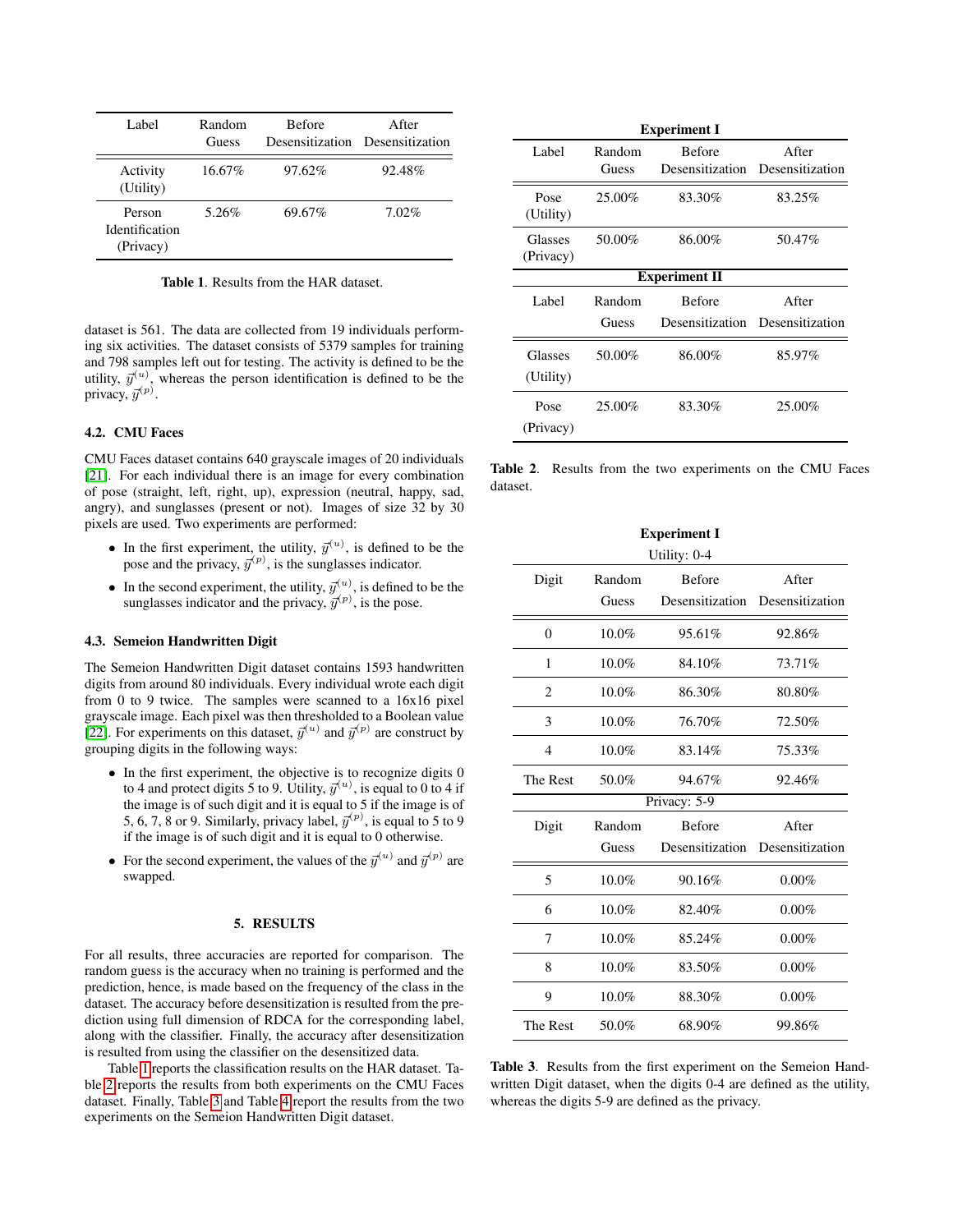| <b>Experiment II</b> |          |                 |                 |  |  |
|----------------------|----------|-----------------|-----------------|--|--|
|                      |          | Utility: 5-9    |                 |  |  |
| Digit                | Random   | <b>Before</b>   | After           |  |  |
|                      | Guess    | Desensitization | Desensitization |  |  |
| 5                    | $10.0\%$ | 90.16%          | 75.20%          |  |  |
| 6                    | 10.0%    | 82.40%          | 80.20%          |  |  |
| 7                    | 10.0%    | 85.24%          | 81.70%          |  |  |
| 8                    | $10.0\%$ | 83.50%          | 82.90%          |  |  |
| 9                    | $10.0\%$ | 88.30%          | 64.90%          |  |  |
| The Rest             | 50.0%    | 68.90%          | 86.50%          |  |  |
|                      |          | Privacy: 0-4    |                 |  |  |
| Digit                | Random   | <b>Before</b>   | After           |  |  |
|                      | Guess    | Desensitization | Desensitization |  |  |
| $\overline{0}$       | $10.0\%$ | 95.61%          | 0.01%           |  |  |
| 1                    | 10.0%    | 84.10%          | 0.01%           |  |  |
| $\overline{c}$       | $10.0\%$ | 86.30%          | $0.00\%$        |  |  |
| 3                    | 10.0%    | 76.70%          | 0.02%           |  |  |
| $\overline{4}$       | 10.0%    | 83.14%          | 0.01%           |  |  |
| The Rest             | 50.0%    | 94.67%          | 100.00%         |  |  |

<span id="page-3-2"></span>Table 4. Results from the second experiment on the Semeion Handwritten Digit dataset, when the digits 5-9 are defined as the utility, whereas the digits 0-4 are defined as the privacy.

## 6. DISCUSSION

#### 6.1. The Effects of Desensitization on Privacy and Utility

Five experiments on the three datasets indicate that desensitization by RDCA can effectively protect privacy with respect to the privacy label. The privacy accuracies drop to the random guess level in both HAR and CMU Faces datasets, while the privacy accuracies of the privacy-sensitive digits are almost zero in the Semeion Handwritten Digit dataset. Note that the reason the privacy accuracies approach zero for the privacy-sensitive digits is because the classifier predicts most samples to be in the "don't care", "The Rest", class, which is desirable for privacy under the scenario considered.

On the other hand, desensitization does not attenuate the utility as significantly. It reduces the utility accuracies of the HAR experiment and both experiments on CMU Faces by only 5.14%, 0.05%, and 0.03%, respectively. On the Semeion Handwritten Digit experiments, the utility accuracies also only drop by 7.53% on average across all utility-relevant digits. This shows that desensitization can be a viable tool in effectively protecting privacy, while still providing good utility.

#### 6.2. Unique-Unique Privacy Problem

One other variant of the privacy problem is Unique-Unique Privacy problem. However, because all unique labels are surrogates for identity, and differ in name only, when the objective is to protect a unique label while trying to predict another unique label, the problem is a contradiction.

### 6.3. Future Works

RDCA approach to privacy should be extended to include regression. This extension would be useful in a case where the utility is predicting how much someone would be willing to spend on a house while privacy is his savings account balance. Another useful extension is making this method applicable to cases with multiple utility and privacy labels [\[23\]](#page-4-20). For example predicting favorite activity and food while protecting citizenship status and political affiliation. With those two extensions, it would be interesting to try making all variables in the dataset private except for the utility label or labels. Then it may be possible to have a machine learning service in which the desensitized data the user is submitting cannot be used to learn the original data.

## 7. CONCLUSION

We defined three privacy problem classes in machine learning for classification, in which the common goal is to maximize the classification accuracy of the utility label,  $\vec{y}^{(u)}$ , while minimizing the classification accuracy of the privacy label,  $\vec{y}^{(p)}$ . Common-Unique Privacy problems have one label which is unique to each user. Common-Common Privacy problems have both labels which are not unique to users. Split-Label Privacy problems have  $\vec{y}^{(u)}$  and  $\vec{y}^{(p)}$ derived from a single label  $\vec{y}$  where some classes are grouped.

Based on five experiments, we show that data desensitization by RDCA can effectively protect privacy across all three problem classes. On HAR and CMU Faces datasets, the use of desensitized data results in random guess level accuracies for privacy label at a cost of 5.14% and 0.04%, on average, drop in accuracy on the utility label. For Semeion Handwritten Digit dataset, accuracies of the privacy-sensitive digits are almost zero and the accuracies for utilityrelevant digits drop by 7.53% on average. In all experiments, the tradeoffs between privacy and utility maybe acceptable and warrant a further exploration and development of this method.

# Acknowledgement

This material is based upon work supported in part by the Brandeis Program of the Defense Advanced Research Project Agency (DARPA) and Space and Naval Warfare System Center Pacific (SSC Pacific) under Contract No. 66001-15-C-4068. The authors wish to thank Professor J. Morris Chang from Iowa State University for invaluable discussion and assistances.

### 8. REFERENCES

- <span id="page-3-0"></span>[1] Privacy Rights Clearinghouse, "Chronology of data breaches," <http://www.privacyrights.org/data-breach>, 2016, Accessed: 2016-08-17.
- <span id="page-3-1"></span>[2] Arvind Narayanan and Vitaly Shmatikov, "How to break anonymity of the netflix prize dataset," *CoRR*, vol. abs/cs/0610105, 2006.